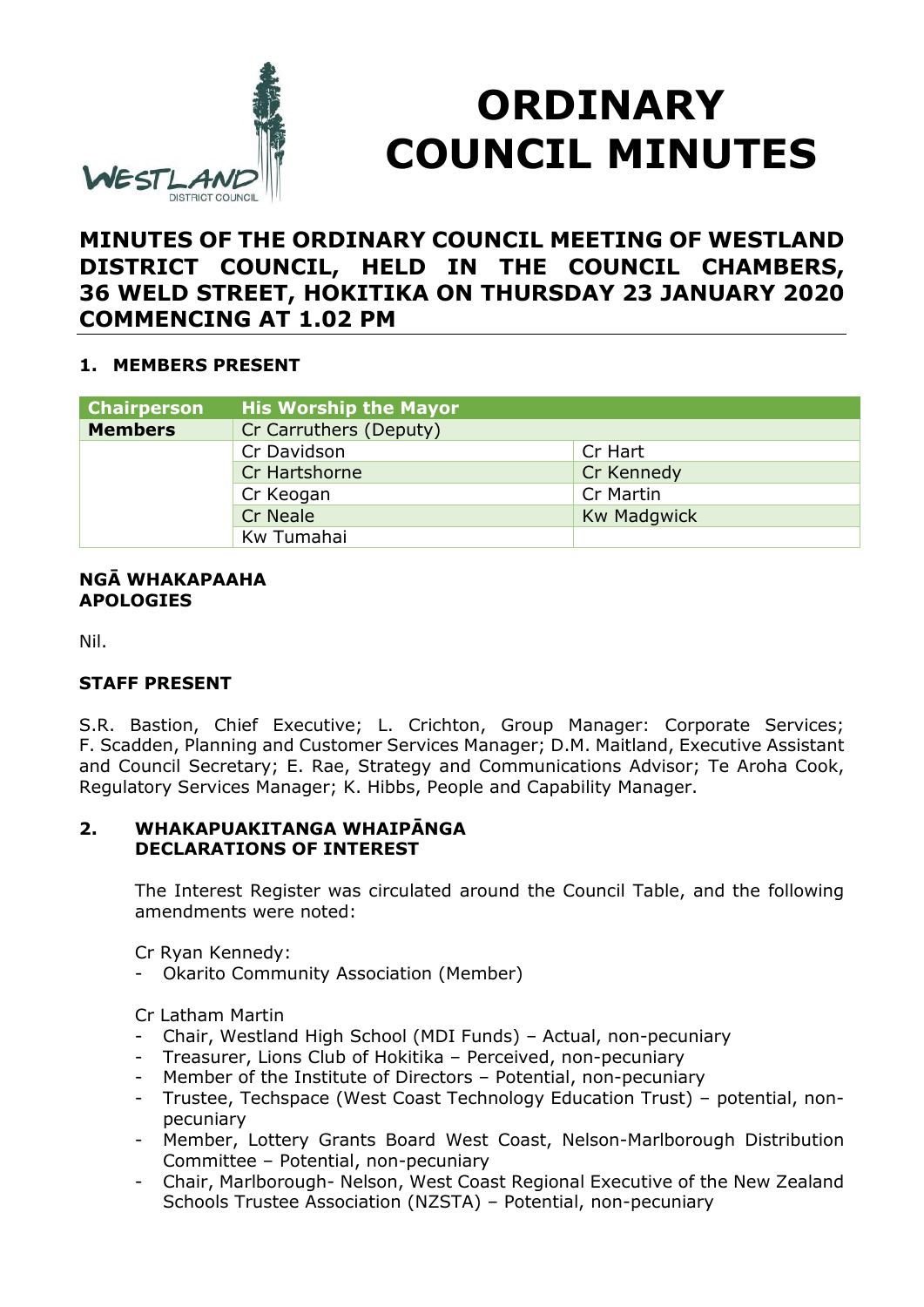#### **3. NGĀ TAKE WHAWHATI TATA KĀORE I TE RĀRANGI TAKE URGENT ITEMS NOT ON THE AGENDA**

There were no urgent items of business not on the Council Agenda.

#### **4. NGĀ MENETI O TE HUI KAUNIHERA MINUTES OF MEETINGS**

The Minutes of the meeting had been circulated to the Mayor and Councillors separately via Microsoft Teams.

#### **12 December 2019 – Council Minutes**

Moved Cr Carruthers, seconded Cr Neale and **Resolved** that the Minutes of the Ordinary Meeting of Council held on the 12 December 2019 be confirmed as a true and correct record of the meeting.

*The following items were taken out of order to the Agenda papers:*

#### **6. ACTION LIST**

The Chief Executive spoke to the Action List and provided the following updates:

- Kaniere School a design for the crossing at Kaniere School has been developed. As part of the design, the footpath requirements will be looked at, including repair and potential upgrade. The concept proposal will be presented to Kaniere School.
- Speed Limits The consultation process will commence in February 2020, and this will lead into a Bylaw review. The Transportation Manager will take the lead on the full consultation process. The Bylaw will be updated by June 2020.
- Transfer of Pensioner Housing to Destination Westland the Economic Development Committee will form a subgroup to work through this item, with other interested parties. Consultation will form part of the Long Term Plan process.
- Manatu Whakaaetanga Partnership Agreement Agreement to be signed by the Chair of Te Rūnanga o Makaawhio at the Bruce Bay Marae in March 2020.
- Cass Square the future of Cass Square falls under the Community Development Committee. Cr Keogan queried what the overall concept is for Cass Square. The CE advised that Council did meet with stakeholders of Cass Square in 2019, however a finalised draft overarching concept needs to be referred to the Community Development Committee.
- Haast Civil Defence and Community Development proceeds of the sale of property on Marks Road are still being worked through. Discussion with the community in Haast on the 15 February 2020.
- Carnegie Building Project the last detailed design being finalised with the preferred tenderer. The anticipated completeness of the project will be in the calendar year.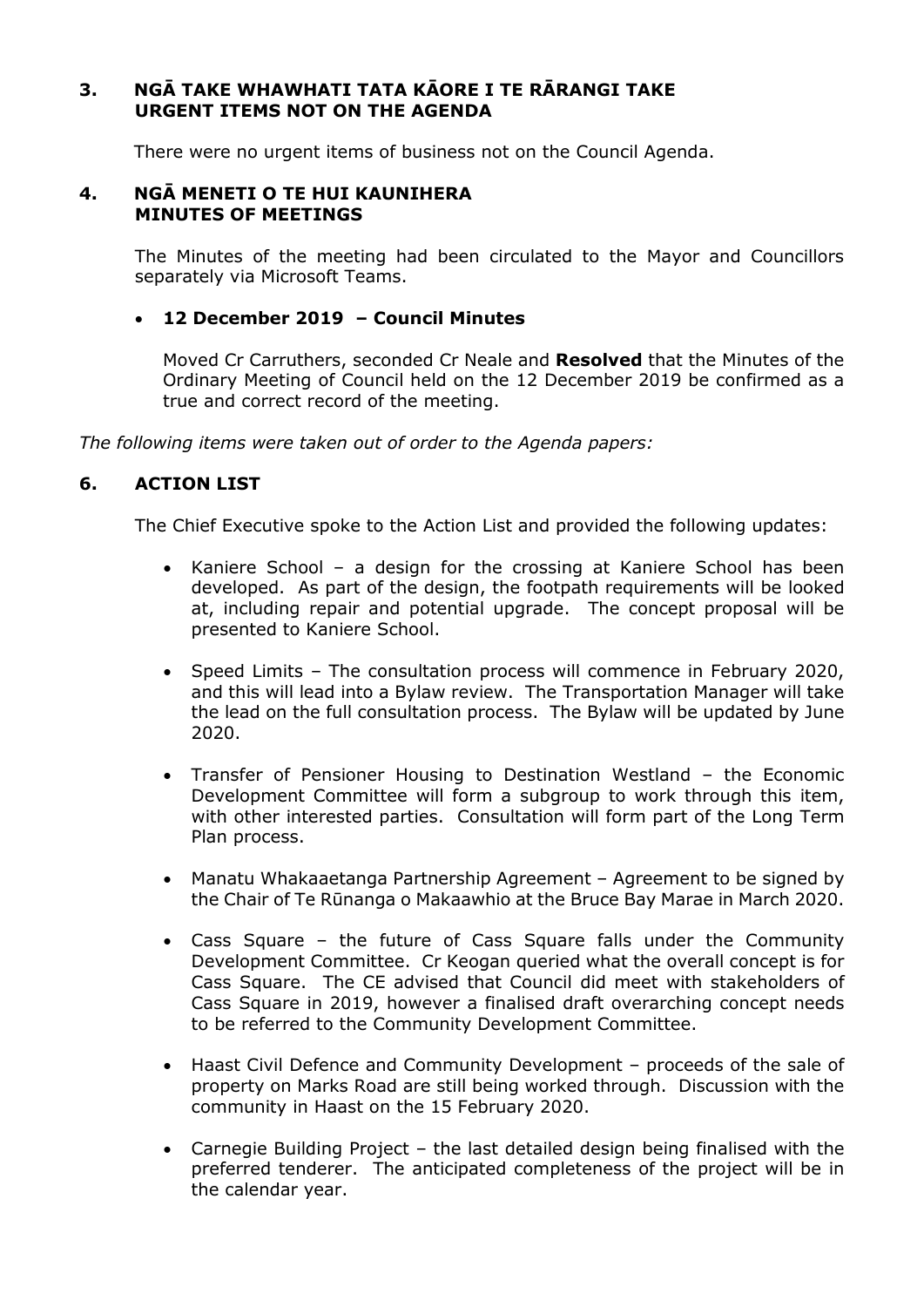- Fox Landfill the Chief Executive has met with Ministry for the Environment officials to discuss the long-term remediation of the Fox landfill. Follow-up discussion required regarding the Waste Minimisation Levy.
- Sunset Point Hardfill resource consent has been completed and work is continuing on the project.
- Local Governance Statement this item has been completed and will be removed from the listing.
- Delegations Manual this item has been completed and will be removed from the listing.
- Recruitment for the Committee support person is underway and will be removed from the listing.
- Code of Conduct Appointment of Independent Investigator this item has been concluded and will be removed from the listing.
- Confirmation of appointments to outside organisations the Community Development Advisor is actioning.
- Audit Management Report on Council Website this item has been completed and will be removed from the listing.
- Marks Road, sale of land to FENZ the consultation process has been commenced and will be completed in the New Year. This item will be combined with the Haast Township community consultation that is being undertaken by the Community Development Advisor.
- Hari Hari Complex Reserve Fund a letter is required. A purchase order has been raised for the work.
- Tohu Whenua Pou A Memorandum of Understanding is to be developed for the installation of the Tohu Whenua Pou at the Tancred Street Viewing Platform in Gibson Quay on the 14 February 2020.
- Heritage Area a meeting has been held with Heritage Hokitika on the maintenance required at the Heritage area.
- Iwi representation around the Council Table His Worship the Mayor advised that he had written to Internal Affairs seeking assistance to find a pathway to allow full and permanent voting rights around the Council table for Iwi.
- Warrants of Appointments for staff this item has been completed and will be removed from the listing.
- Press Release His Worship the Mayor read out the Press Release regarding Central Government approving a \$5m fund to help small businesses in Whakatane following the Whakaari/White Island eruption; which referenced support for those affected by the recent flooding in Westland. The CE advised that he will follow up regarding the fund and what it will mean for Westland.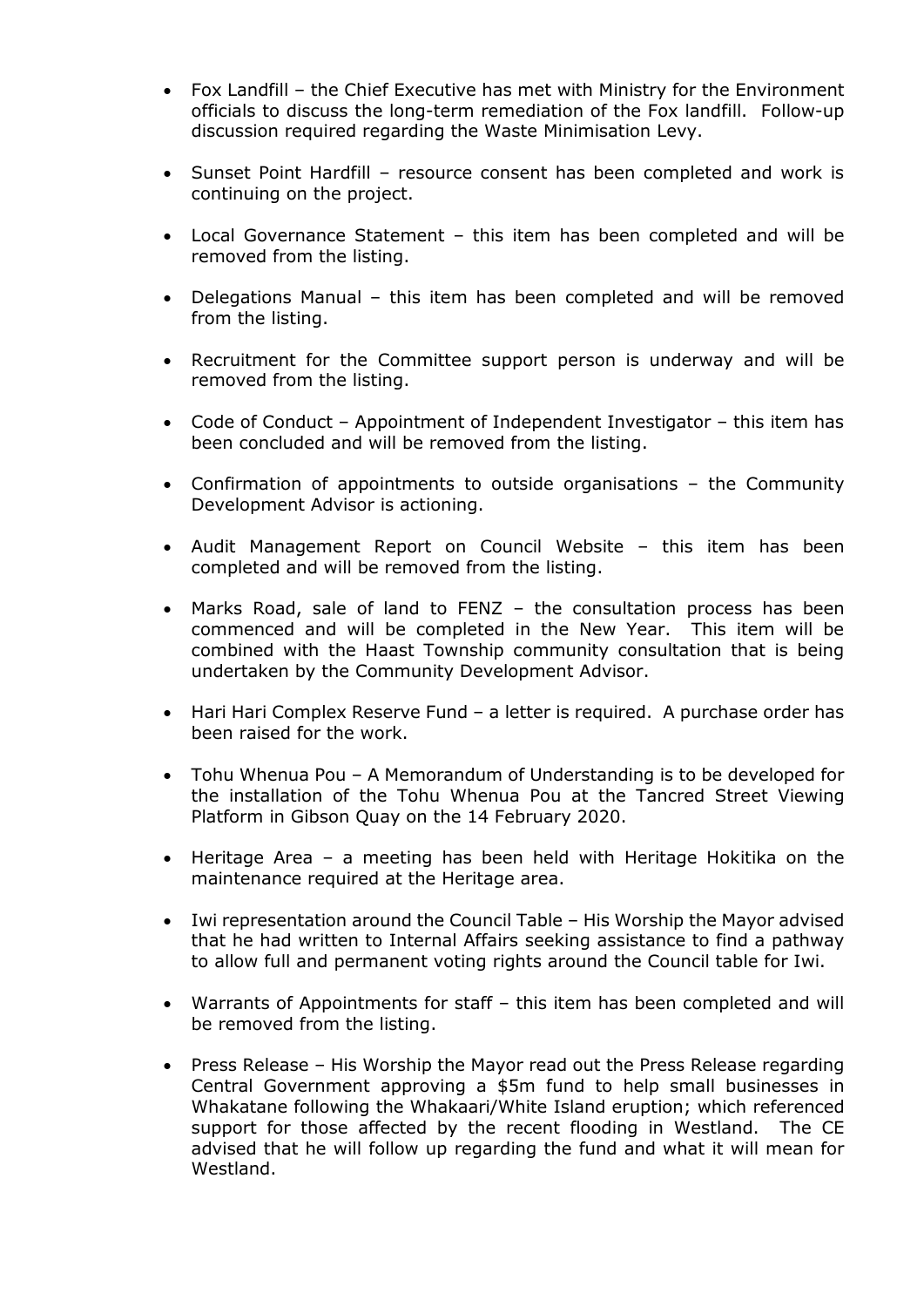Moved Cr Kennedy, seconded Cr Keogan and **Resolved** that the updated Action List be received, and that the following items be removed from the listing:

- Sunset Point Hardfill
- Local Governance Statement
- Delegations Manual
- Recruitment for Committee support person
- Code of Conduct Appointment of Independent Investigator
- Confirmation of appointments to outside organisations
- Audit Management Report on the Council Website.

#### **7. PŪRONGO KAIMAHI STAFF REPORTS**

#### **CE's Report**

The Chief Executive spoke to this item and advised that the purpose of the report is to provide an update on the positive aspects that are happening in the Westland District; and update Council on any matters of significance and priority.

The following updates were provided:

- The December weather event in Westland diverted Council's focus to civil defence and emergency management mode with the following damage to Council's infrastructure at Johnny Walker Road in Harihari and the Milltown Road area in general.
- Epitah Slip at Knights Point asked that His Worship the Mayor revisit a letter to the Minister of Tourism, Hon Kelvin Davis and Minister for Transport, Hon Phil Twyford.
- Westland Racing Club land takeover date of the 28 February 2020.
- Ocean Outfall still discussing with Westland Milk Products on the way forward.
- The Billion Trees Fund applying for funding to upgrade the entrance to the Hokitika Township and beautifying the north-town belt.
- The report from Golders regarding the Fox River Landfill will be shared with the Councillors.
- Fox Water Treatment Plant \$468,000 received to go towards the upgrade of the plant. The project is currently on hold due to data missing from the tender.
- Arahura Water Supply recent meetings with Iwi held on completing this upgrade. Once agreement is reached from stakeholders, then work will proceed.
- Sunset Point prices have been received for the works.
- Franz Josef Campervan Dump Station this will be located behind the Community Hall in Franz Josef.
- Responsible Camping Initiatives three new initiatives have been completed.
- West Coast Wilderness Trail Zone 1 has been completed, Zone 2 has work underway and Zone 3 – work is underway with the landowner concerned. Work is underway with funding from Central Government. Noted that a consultant will be tasked with the Asset Management Plan for the West Coast Wilderness Trail.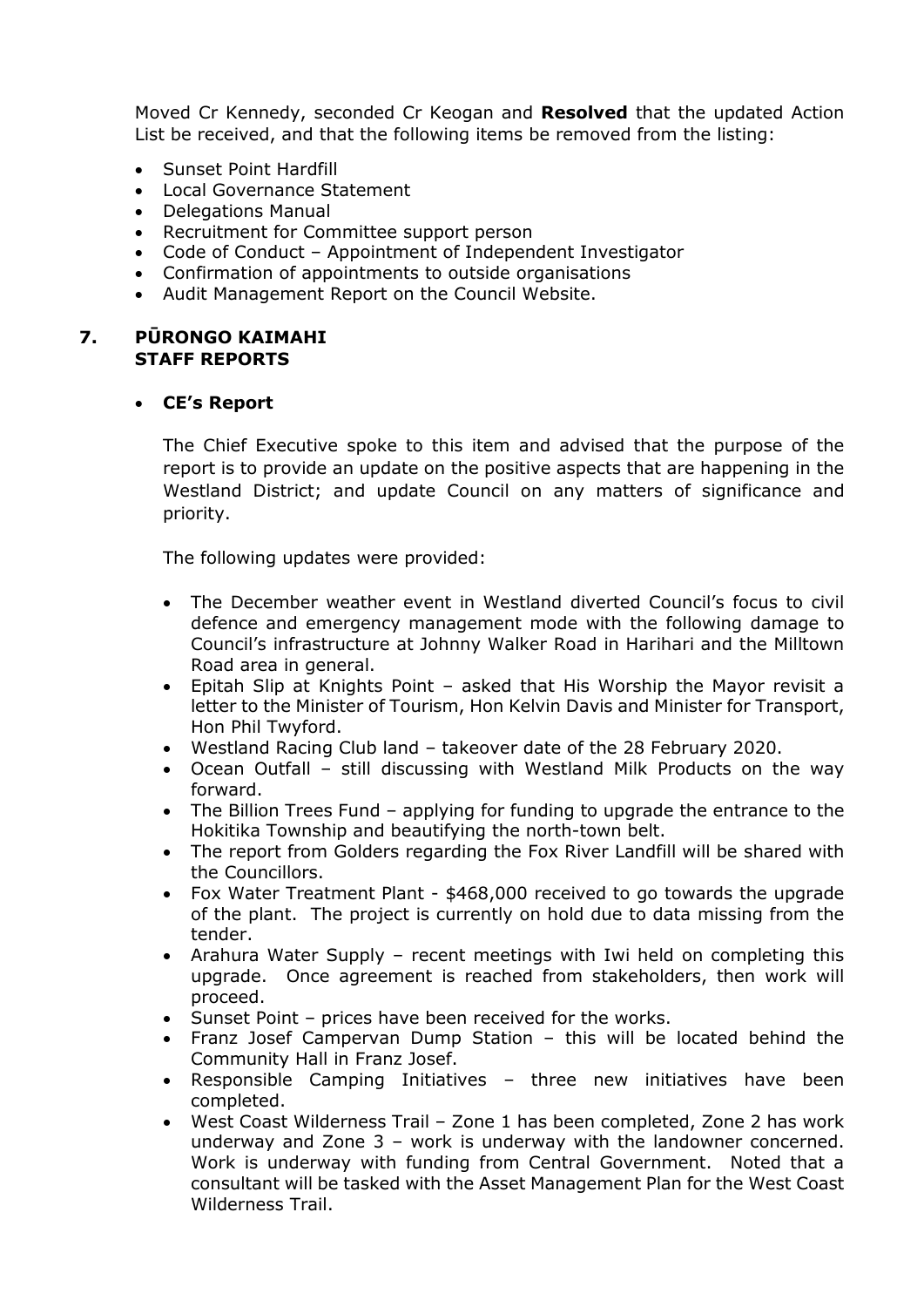- Westland Sportshub noted the opening is the 6 March 2020.
- Signage at Hokitika Beach has been installed with regard to swimming in the area.
- Council asked that Peter Connors, NZTA be invited to present to Council regarding the roading network in South Westland, considering the option of road access via the Inland Pack Track.
- Earthquake Prone Buildings enquired as to how many letters have gone out to building owners. The Regulatory Services Manager will check and report back towards the end of the meeting.

Moved Cr Davidson, seconded Cr Neale and **Resolved** that the Quarterly Report from the Chief Executive dated 23 January 2020 be received.

#### **5. NGĀ TĀPAETANGA PRESENTATIONS**

#### **West Coast Wilderness Trail Trust**

Jackie Gurden gave a Powerpoint Presentation on the West Coast Wilderness Trail. Topics covered at the meeting were:

- 1. There are 70 paid up official partners who are part of the trail.
- 2. Trail counters have been installed at Macpherson Bridge, Cowboy Paradise.
- 3. NZCT have survey work done on their trails and that's where all their statistics come from.
- 4. Work is commencing on a marketing campaign. Looking at putting an application into DWC to put into that marketing.
- 5. Investigating shelters at the weirs.
- 6. Interpretation signage and panels erected, mainly in Greymouth.
- 7. Photo frame in Ross has been installed.
- 8. Mahinapua Loop work is ongoing.
- 9. Noted the current cost of maintenance of the Trail is \$72,000 per year.
- 10.Cr Davidson required if iron rangers have been installed to enable riders to make a donation for use of the trail.

Mrs Gurden thanked the Council for their support of the Trail over the last 6 years and commended the Council staff on the work done to date.

#### **Quarterly Performance Report to 31 December 2019**

The Strategy and Communications Advisor, and also the Accountant spoke to this item and advised that the purpose of the report is to inform Council of its financial and service delivery performance for the three months ended 31 December 2019.

Cr Martin advised that the report be circulated via the Council's Good News Stories and social media channels.

Moved Cr Hart, seconded Cr Neale and **Resolved** that Council receive the Quarterly Report Q2 for the period September 2019 to 31 December 2019.

#### **Westland Holdings Limited - Constitution**

The Group Manager: Corporate Services spoke to this item and advised that the purpose of the report is for Council to approve the changes to the Consitution for Westland Holdings Limited.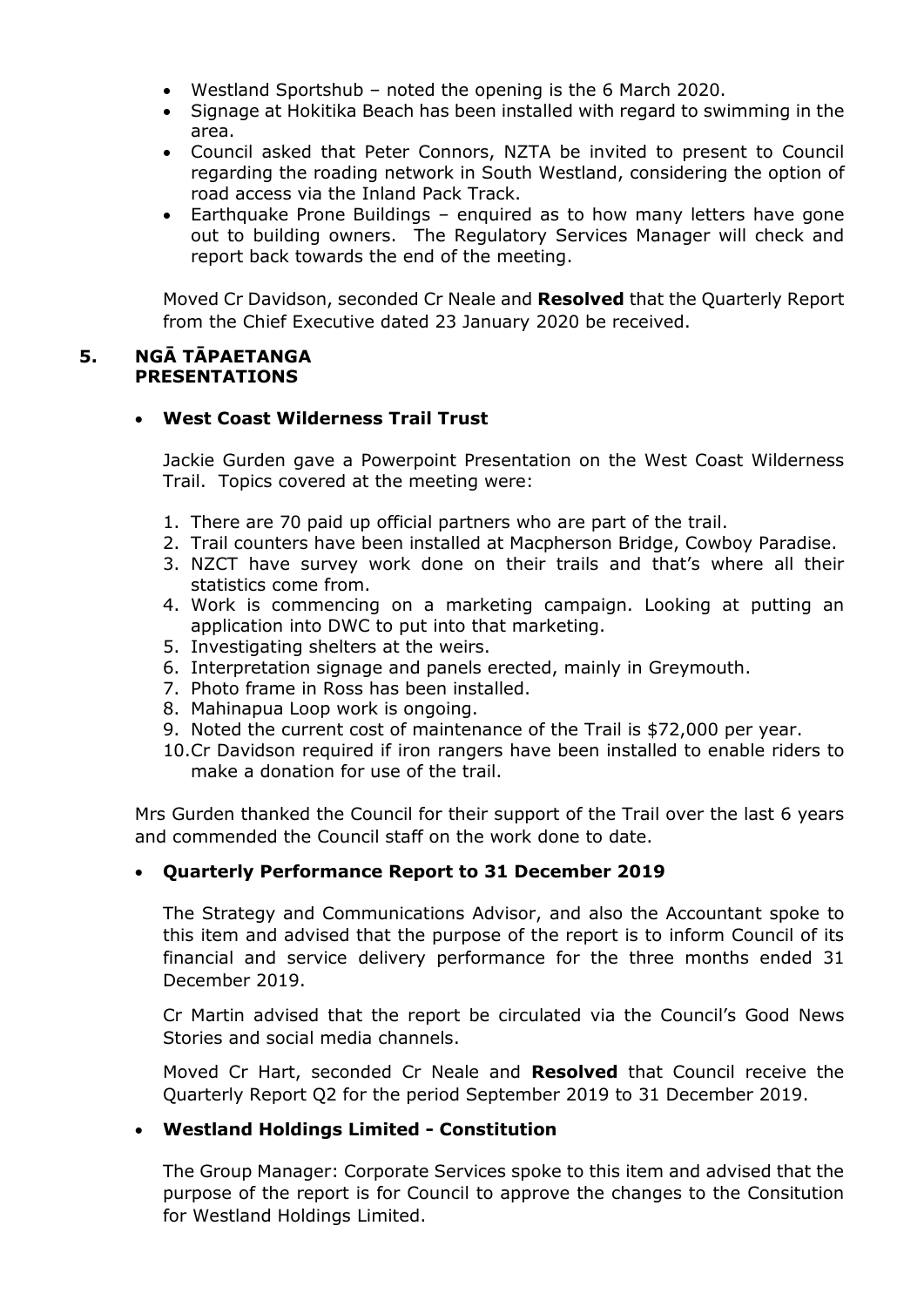Moved Cr Hartshorne, seconded Cr Hart and **Resolved** that Council approve the changes to the Westland Holdings Limited's Constitution.

*The meeting adjourned for a short break at 2.50 pm and reconvened at 3.02 pm.*

#### **5. NGĀ TĀPAETANGA PRESENTATIONS cont.**

#### **Community Service Award**

His Worship the Mayor presented a Community Service Award to Janna Bradley in recognition of implementing and organising the Christmas markets for the past 3 years, noting that the profits are received by a different charity each year.

#### **Citizenship Ceremony**

The following new Citizens for Westland District attended the meeting to undertake their Form or Oath and Swear Allegiance to Her Majesty the Queen of New Zealand before His Worship the Mayor and Councillors:

| <b>NAME</b>                                 | <b>FORM OF</b><br><b>OATH</b> |
|---------------------------------------------|-------------------------------|
| Ms Diana Jane Calumpang DURAN               | Oath                          |
| Miss Sheena Mae Presillas LIPARDO           | Oath                          |
| <b>Mrs Shirlyn Villafuerte MAJADAS</b>      | Oath                          |
| Mr Dennis Mejia MAJADAS                     | Oath                          |
| <b>Miss Claire Jane Villafuerte MAJADAS</b> | No Oath                       |
| Mr Dinesh Chandra SAHU                      | Affirmation                   |
| Miss Yashvi Dineshchandra SAHU              | No Oath                       |
| Mr Charitha Deepthi Bandara SAMARATUNGE     | Oath                          |
| Mrs Kami Doma SHERPA                        | Oath                          |

*The meeting then adjourned at 3.34 pm for afternoon tea with the Mayor, Councillors, new citizens, families and supporters.*

*The meeting reconvened at 3.56 pm.*

#### **Franz Josef Master Plan**

The Planning and Customer Services Manager spoke to this item and advised that the purpose of the report is to provide options to progress management of land issues at Franz Josef/Waiau in a report that had been prepared by Lynda Murchison. Lynda Murchison, Consultant Planner, Murchison Planning was then introduced to the Council. Ms Murchison will be looking at options to progress management of land use issues at Franz Josef/Waiau.

Moved Cr Kennedy, seconded Cr Hartshorne and **Resolved** that:

A) Council approve Option Three of this report being the development of a strategy to provide for a comprehensive and integrated approach to managing land use issues associated with natural hazards, area growth and development, infrastructure, and urban design for the Franz Josef/ Waiau community.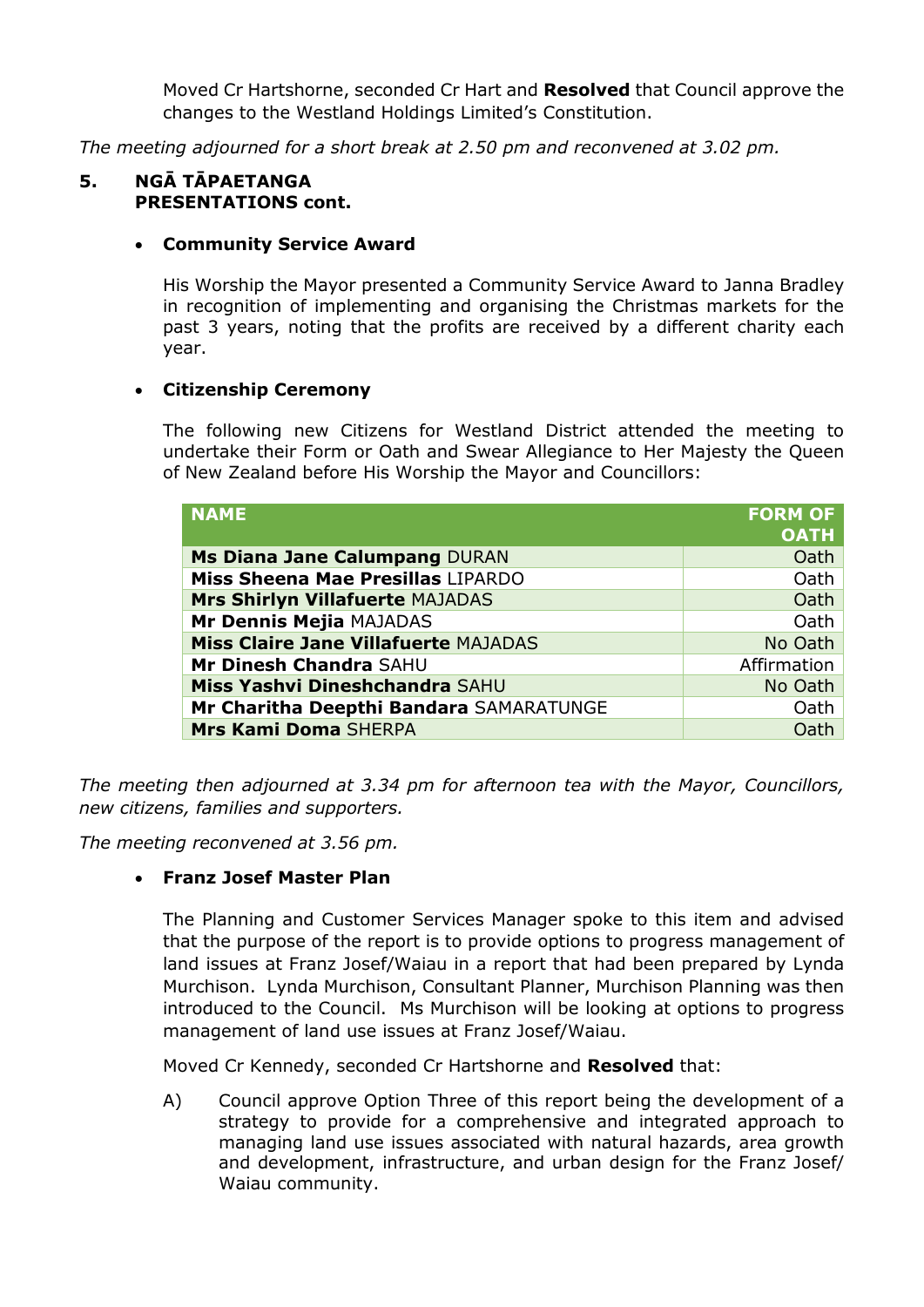- B) Council approach Te Rūnanga o Makaawhio to discuss how they would like to partake in decision-making on the process in accordance with s14(1)(d) the Local Government Act 2002.
- C) A proposal for developing the strategy including a scope of issues; a proposal for engagement with the Franz Josef/Waiau community and consultation with other stakeholders; and proposed timeframe, resource and reporting requirements be presented to the Planning and Regulatory Committee for approval.

## **Council Chambers Layout**

The Property and Projects Supervisor spoke to this item and advised that the purpose of the report is to present the Council Headquarters redevelopment plan layout, and request Council move the Council Chambers to the ground floor of the office building.

The following items were discussed by Councillors:

- The need for costings to be provided of the proposed relocation/renovation of the Council building.
- The long-term future of where the Council staff and Chambers be located.
- The future of the current Council building and if it would be better repurposed.
- The possibility of potential partnerships being explored of a co-shared office building, taking into consideration Civil Defence and Emergency Management.

The CE then advised that an earthquake strengthening assessment needs to be carried out on the Council building.

Moved Deputy Mayor Carruthers, seconded Cr Kennedy and **Resolved** that the proposal to move the Council Chambers to the ground floor be deferred until an engineer's report is obtained as to the seismic condition of the Council offices at 36 Weld Street, Hokitika; and that a quantity surveyor provide a costing for the work involved in the potential move.

#### **8. ADMINISTRATIVE RESOLUTIONS**

Moved Cr Neale, seconded Cr Davidson and **Resolved** that Council confirm its Seal being affixed to the following document:

| <b>Gavin Reginald</b><br><b>John BIRD</b> | Warrant of<br>Appointment -<br><b>Building</b><br>Control Officer | To act in the Westland District as:<br>• An Officer pursuant to Section 174 of the Local<br>Government Act 2002<br>• An Authorised Officer pursuant to Section 22 of<br>the Building Act 2004<br>• An Enforcement Officer pursuant to Section<br>371b of the Building Act 2004<br>• An Officer under the Westland District Council<br><b>Bylaws</b> |
|-------------------------------------------|-------------------------------------------------------------------|-----------------------------------------------------------------------------------------------------------------------------------------------------------------------------------------------------------------------------------------------------------------------------------------------------------------------------------------------------|
|                                           |                                                                   | • An Enforcement Officer pursuant to Section<br>38 if the Resource Management Act 1991.                                                                                                                                                                                                                                                             |

Warrant of Appointment – Building Control Officer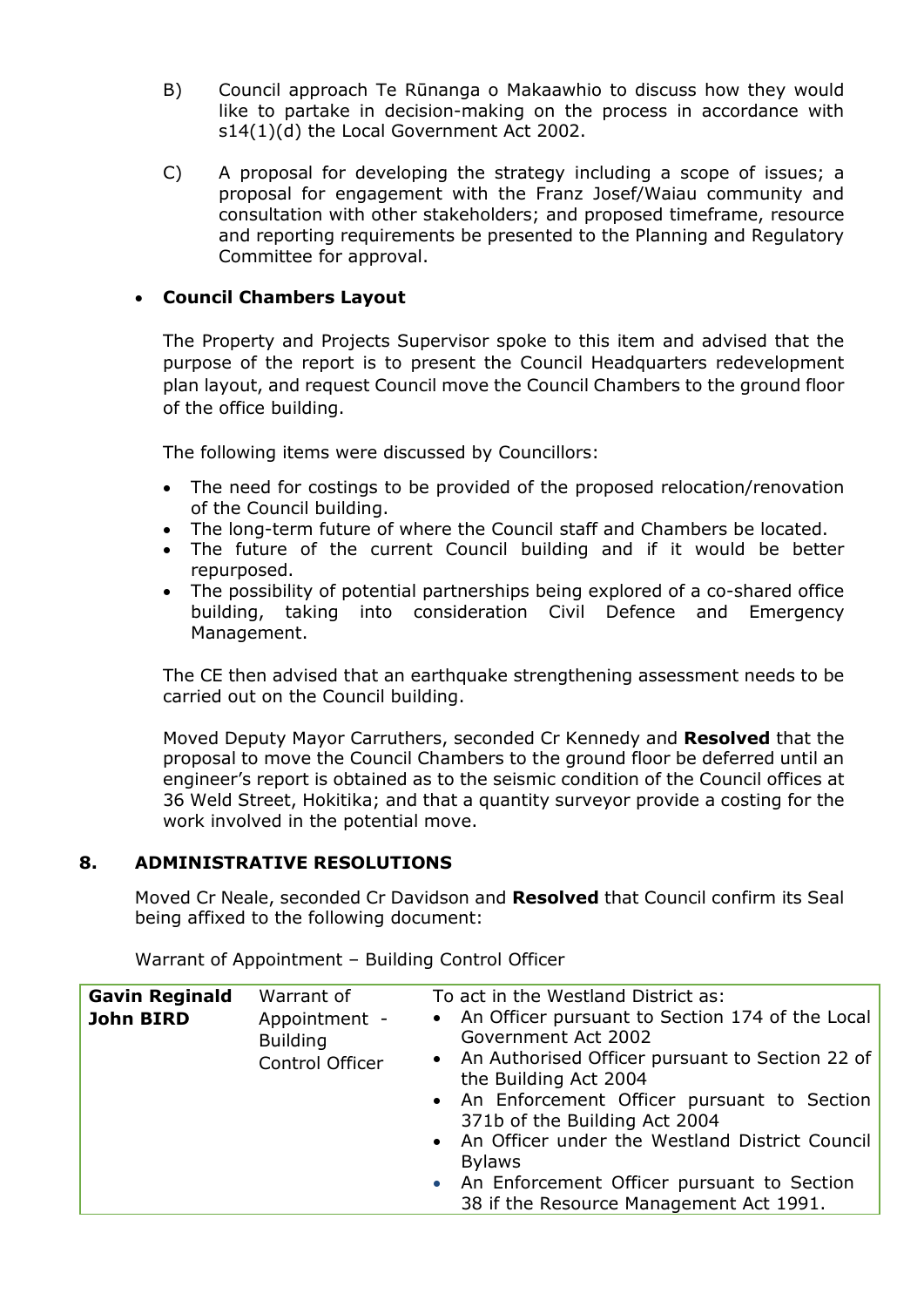# **10. KA MATATAPU TE WHAKATAUNGA I TE TŪMATANUI RESOLUTION TO GO INTO PUBLIC EXCLUDED**

(to consider and adopt confidential items)

Moved Cr Martin, seconded Cr Hart and **Resolved** that Council confirm that the public were excluded from the meeting in accordance with Section 48, Local Government Official Information and Meetings Act 1987 at 5.10 pm.

The general subject of the matters to be considered while the public are excluded, the reason for passing this resolution in relation to each matter and the specific grounds under Section 48(1) of the Local Government Official Information and Meetings Act 1987 for the passing of the resolution are as follows:

| <b>Item</b><br>No. | <b>General subject Reason</b><br>of each matter<br>to be considered resolution | <b>passing</b><br>relation to each<br>matter   | for Ground(s) under<br><b>Section</b><br>this $48(1)$ for the passing of this<br>in resolution                                                                                                                                       |
|--------------------|--------------------------------------------------------------------------------|------------------------------------------------|--------------------------------------------------------------------------------------------------------------------------------------------------------------------------------------------------------------------------------------|
|                    | Confidential<br>Minutes $-12$<br>December 2019                                 | Good reasons to<br>withhold<br>under Section 7 | That the public conduct of the<br>exist relevant part of the proceedings<br>of the meeting would be likely to<br>result in the disclosure<br>0f<br>information for which good reason<br>or withholding exists.<br>Section $48(1)(a)$ |

This resolution is made in reliance on sections  $48(1)(a)$  and (d) of the Local Government Official Information and Meetings Act 1987 and the particular interests or interests protected by section 7 of that Act, which would be prejudiced by the holding of the relevant part of the proceedings of the meeting in public are as follows:

| <b>Item</b><br>No. | <b>Interest</b>                                                                                                                                                                                                                                                                      |
|--------------------|--------------------------------------------------------------------------------------------------------------------------------------------------------------------------------------------------------------------------------------------------------------------------------------|
| 1                  | Protect information where the making available of the information:<br>(i) would disclose a trade secret; and<br>(ii) would be likely unreasonably to prejudice the commercial position of<br>the person who supplied or who is the subject of the information<br>(Schedule 7(2)(b)). |
|                    | Enable any local authority holding the information to carry on, without<br>prejudice or disadvantage, negotiations (including commercial and<br>industrial negotiations) (Schedule 7(2)(i))                                                                                          |
|                    | Maintain legal professional privilege (Schedule $7(2)(q)$ )                                                                                                                                                                                                                          |
|                    | Protect the privacy of natural persons, including that of deceased natural<br>persons (Section $7(2)(a)$ )                                                                                                                                                                           |